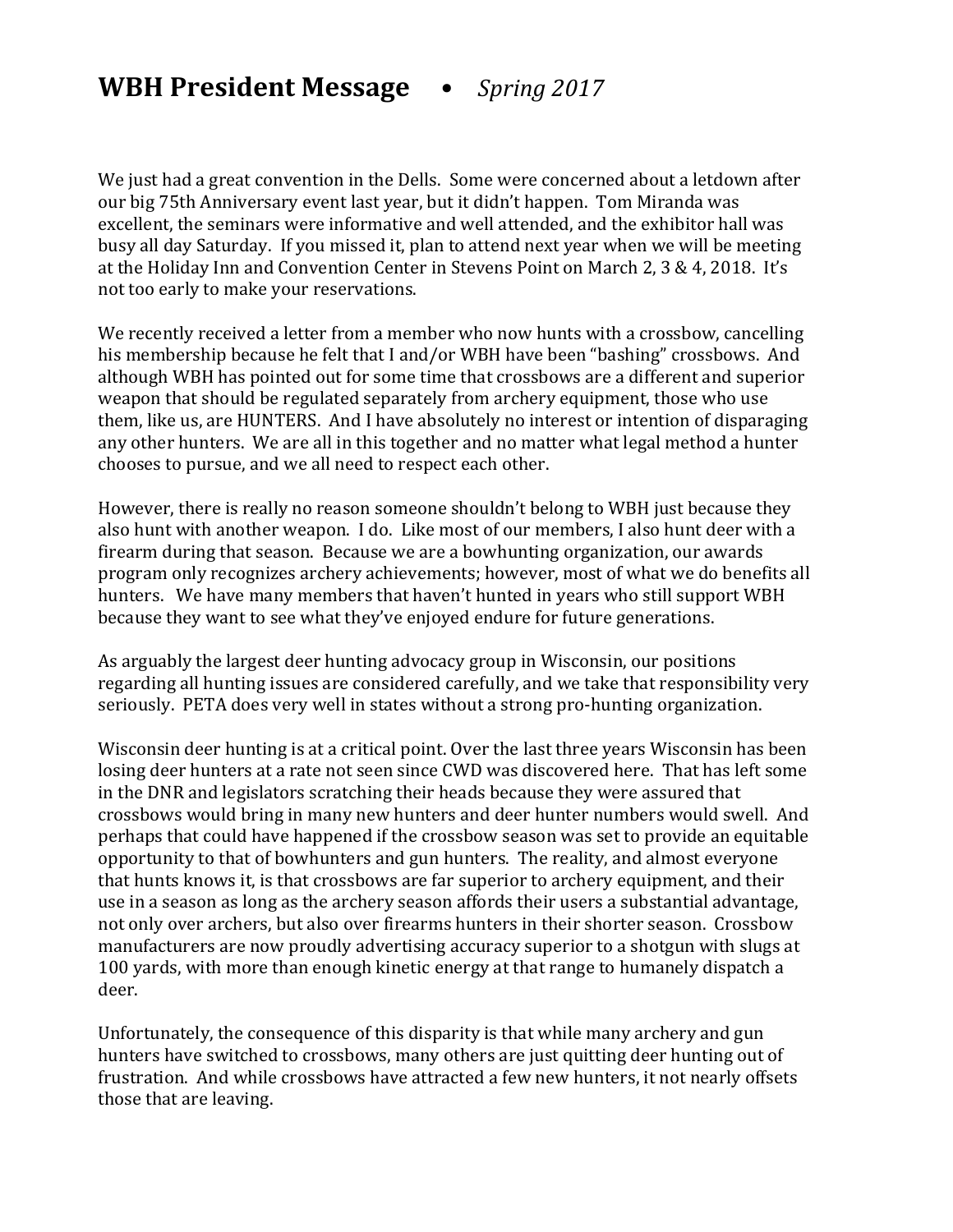Please don't misunderstand this as "bashing" crossbows or the folks who use them. We as hunters are known for going to great length to be successful, whether it's scouting more, sitting longer or trying the latest gadget. So for many, switching to a crossbow has been a no-brainer. It's not their fault the "game is rigged"; they are just taking advantage of the situation as it is. And frankly, if we need or want to tag a buck in less time and/or with less effort, for whatever reason, the crossbow is probably the way to go. But consider carefully what you give up. I have met very few people that bowhunt because it's the fastest and easiest way to get a deer. On the contrary, most of us are out there because it's not easy. We are "forced", sometimes for weeks on end, to endure all the magic sights, sounds, smells and experiences that we are blessed with while waiting quietly for the right shot at a deer. And if, or when it comes, and all our practice and patience pay off, the reward is much more than some venison or antlers.

All that being said, for some there are physical, logistical or other reasons why a crossbow is their best, if not only, alternative. And as I've said, anyone that chooses to legally hunt with any weapon has my support and respect.

Fortunately, there is a rather simple solution that has the potential to balance the opportunity among users that would help stop, and hopefully reverse the loss of disenfranchised deer hunters. Because crossbows have proven to be more effective than archery equipment, but less effective than firearms (although Will Brantley, the Hunting Editor of Field & Stream magazine and a crossbow proponent, says he would choose a crossbow over an open-sighted percussion muzzleloader "any day") the length of their season should also be somewhere in between. Other states have recognized this. Kentucky, for example has a crossbow season that is substantially longer than the gun season, including the first two weeks of October when the weather is nicer, then through the second half of November, and all of December. Their archers start in September, earlier than their crossbow hunters, continue through the rut, gun season and December, and continue slightly longer into January. Kentucky also allows additional crossbow season length for their elderly and handicapped. Mr. Brantley, a Kentucky resident and strong supporter of crossbow hunting, described their season structure as "nearly perfect" in his column in Field & Stream last September.

If Wisconsin were to adopt a similar season structure, it would go a long way in restoring the balance that gave an equal chance to all hunters regardless of weapon, and help protect some bucks from rifle-type weapons during the peak of the rut. It would also help spread out the hunting pressure, particularly just before the gun season, and almost certainly stop or reverse the dramatic loss of bowhunters in Wisconsin over the last three years. It is likely that many crossbow hunters that weren't successful early may happily pick up their bows again in order to also hunt the peak of the rut. We also believe, that like Kentucky, Wisconsin should restore the longer season to the handicapped and elderly that was effectively wiped out when crossbows were allowed for everyone.

It is our intention to pursue this type of season structure through the DNR which should be managing our seasons, or through the legislature if the Department doesn't follow through on the implied direction of the original crossbow bill. But make no mistake, there are plenty of folks that love the situation just as it is, and will fight vehemently not to give up their advantage. So we will need your support; perhaps at the spring hearings or perhaps at legislative hearings in Madison, but stay posted because getting this right is truly important to the future of bowhunting in Wisconsin.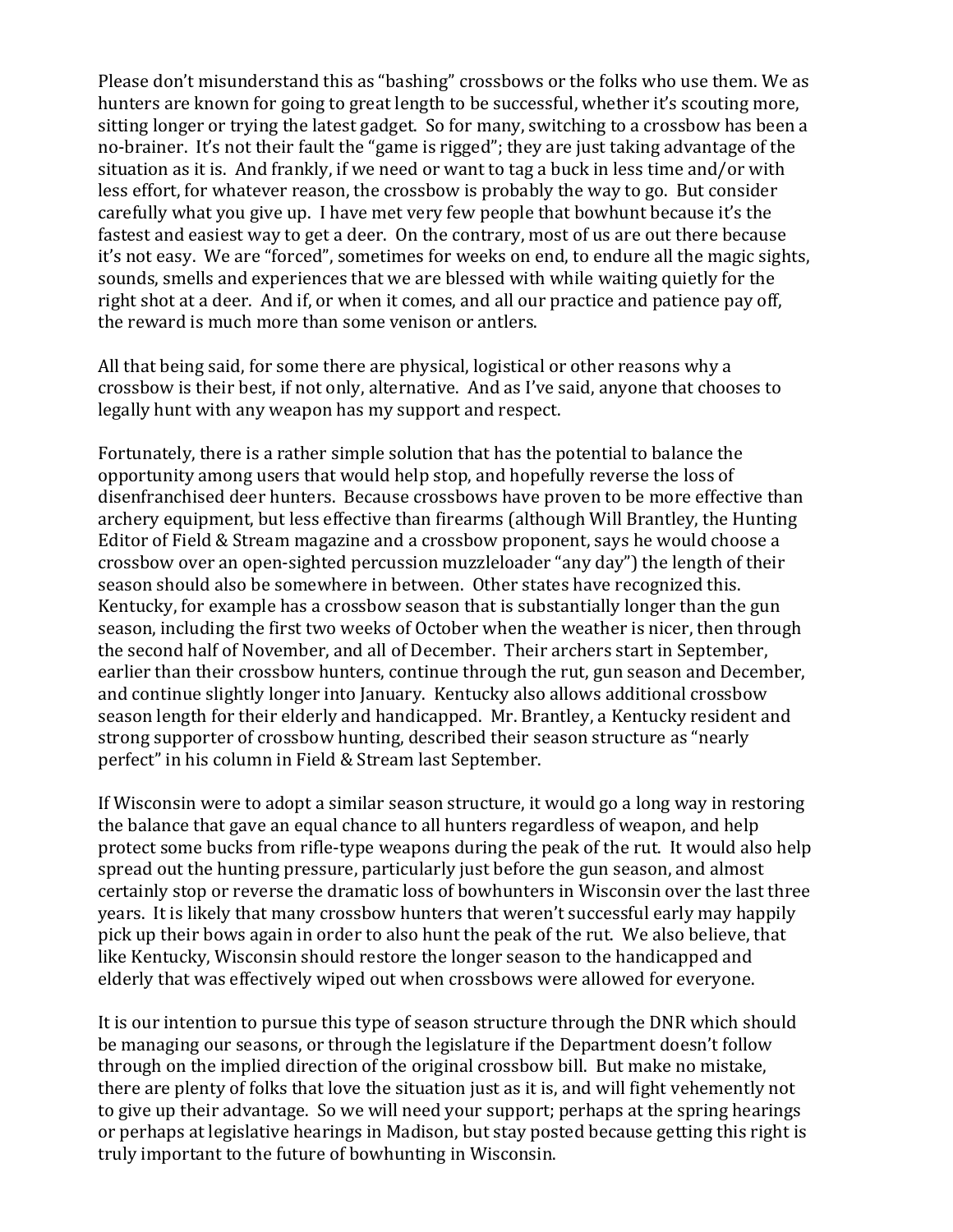Okay, enough about crossbows. It seems I discuss them in almost every issue of The Bowhunter, and it would be great to get on to other topics. But the reality is that in the last three years, Wisconsin has lost ONE-THIRD of our licensed bowhunters, and while our membership hasn't shrunk accordingly, it's sad to think that in the state that was the birthplace of modern bowhunting seasons, bowhunter numbers could dwindle so rapidly; and just because another season isn't set correctly.

We recently had a question from a member, which has come up before. He was aware of Act 71 that clarified the law confirming that local municipalities don't have the authority to prohibit, license or otherwise regulate hunting. That authority only belongs to the state. (Because what's being hunted belongs to the state.) However in checking with his local government, he was told that bowhunting was prohibited even on private land throughout his municipality.

This is an issue that is still all too common across Wisconsin. Many local governments, usually out of ignorance of the law, have ordinances regarding hunting. Some even sell their own additional hunting licenses. Although Act 71 defines some specific exceptions, in many, if not most cases, these ordinances are technically not legal. HOWEVER, and this is a big however, it's not nearly as simple as ignoring an ordinance because it's not legally valid. The reality is that local law enforcement can cite you for a violation, and unless you want to then try to legally challenge and overturn the ordinance, you will have to pay the citation.

But there is a better way that usually works out in everyone's best interest. As these situations are pointed out, usually by hunters, the Legal Services folks at the DNR in Madison can contact the municipality and gently show them the error of their ways. Gently, because although municipalities cannot prohibit hunting with some exceptions as noted in Act 71, they do have the authority to regulate the discharge of weapons within their borders, so if they don't allow the discharge of guns or bows, the hunting question becomes somewhat moot. In some cases, ordinances prohibit the discharge of firearms but don't mention bows. I was involved in one case where a city tried to also prohibit the discharge of bows, and concerned residents defeated it by noting that it prohibited archers from even practicing safely on their own property and would have also prohibited the NASP program in their school. The DNR is also quick to point out to municipalities that have suitable habitat, that hunters are their best and most costeffective means of controlling the often bigger problem of overpopulation of deer.

So if you find yourself in this situation, get help from DNR Legal Services if necessary, but even more importantly, "tread lightly". Try to get support from other hunters/landowners and work it out amicably with the unit of government well before the season. It can not only open some new hunting ground for you, but do the same for other hunters in your area, both now and for years to come.

All indications are that with our relatively mild winter, turkey and deer populations should do well, at least where they aren't hampered by a strong predator population. Turkey hunting is coming up quick, so if you plan to try taking one with a bow, you better start practicing. If you haven't tried bowhunting turkeys, this might be the year to give it a shot. With the advancement of pop-up blinds, better calls and decoys, and a better understanding of what it takes to get them in close and where to aim, your chances are